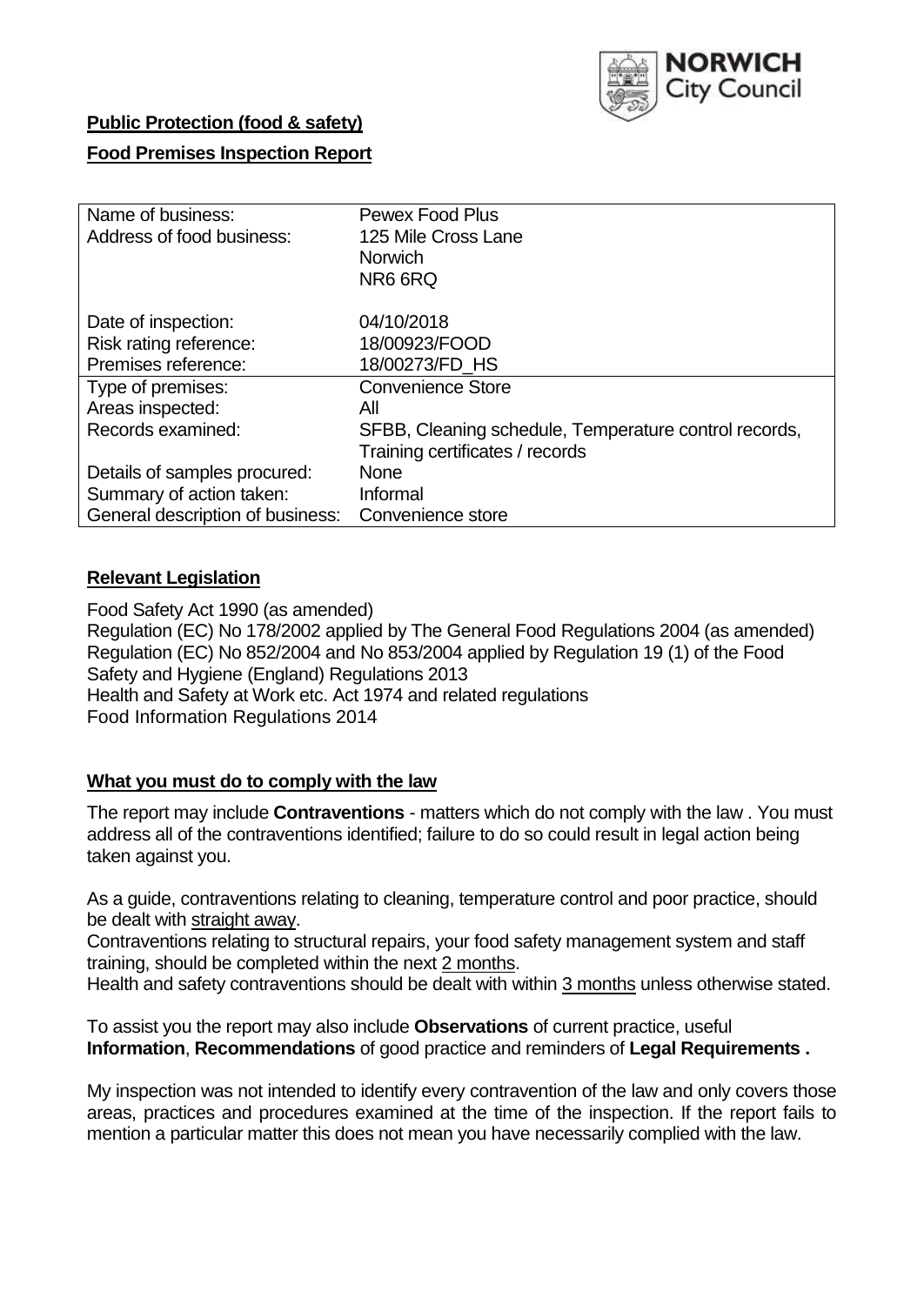# **FOOD SAFETY**

#### **How we calculate your Food Hygiene Rating:**

The food safety section has been divided into the three areas which you are scored against for the hygiene rating: 1. food hygiene and safety procedures, 2. structural requirements and 3. confidence in management/control procedures. Each section begins with a summary of what was observed and the score you have been given. Details of how these scores combine to produce your overall food hygiene rating are shown in the table.

| <b>Compliance Area</b>                     |          |    |           | <b>You Score</b> |                |    |           |    |          |  |  |
|--------------------------------------------|----------|----|-----------|------------------|----------------|----|-----------|----|----------|--|--|
| Food Hygiene and Safety                    |          |    |           | 0                | 5.             | 10 | 15        | 20 | 25       |  |  |
| <b>Structure and Cleaning</b>              |          |    | $\Omega$  | 5                | 10             | 15 | 20        | 25 |          |  |  |
| Confidence in management & control systems |          |    | 0         | 5                | 10             | 15 | 20        | 30 |          |  |  |
|                                            |          |    |           |                  |                |    |           |    |          |  |  |
| <b>Your Total score</b>                    | $0 - 15$ | 20 | $25 - 30$ |                  | $35 - 40$      |    | $45 - 50$ |    | > 50     |  |  |
| <b>Your Worst score</b>                    | 5        | 10 | 10        |                  | 15             |    | 20        |    |          |  |  |
|                                            |          |    |           |                  |                |    |           |    |          |  |  |
| <b>Your Rating is</b>                      | 5        | 4  | 3         |                  | $\overline{2}$ |    |           |    | $\Omega$ |  |  |

Your Food Hygiene Rating is 5 - a very good standard



# **1. Food Hygiene and Safety**

Food Hygiene standards are excellent. You demonstrated full compliance with legal requirements. You have safe food handling practices and procedures and all the necessary control measures to prevent cross-contamination are in place. **(Score 0)**

#### Contamination risks

**Observation** I was pleased you could demonstrate effective E.coli 0157 control through the complete separation of raw and ready-to-eat food, the correct use of wash-hand basins and thorough handwashing, having dedicated equipment (including complex equipment) for raw and ready-to-eat foods, through 2-stage cleaning and the correct use of sanitisers, and by controlling the risks posed by soiled vegetables.

#### Hand-washing

**Observation** Hand washing was managed well and wash-hand basins were well stocked with hand cleaning material.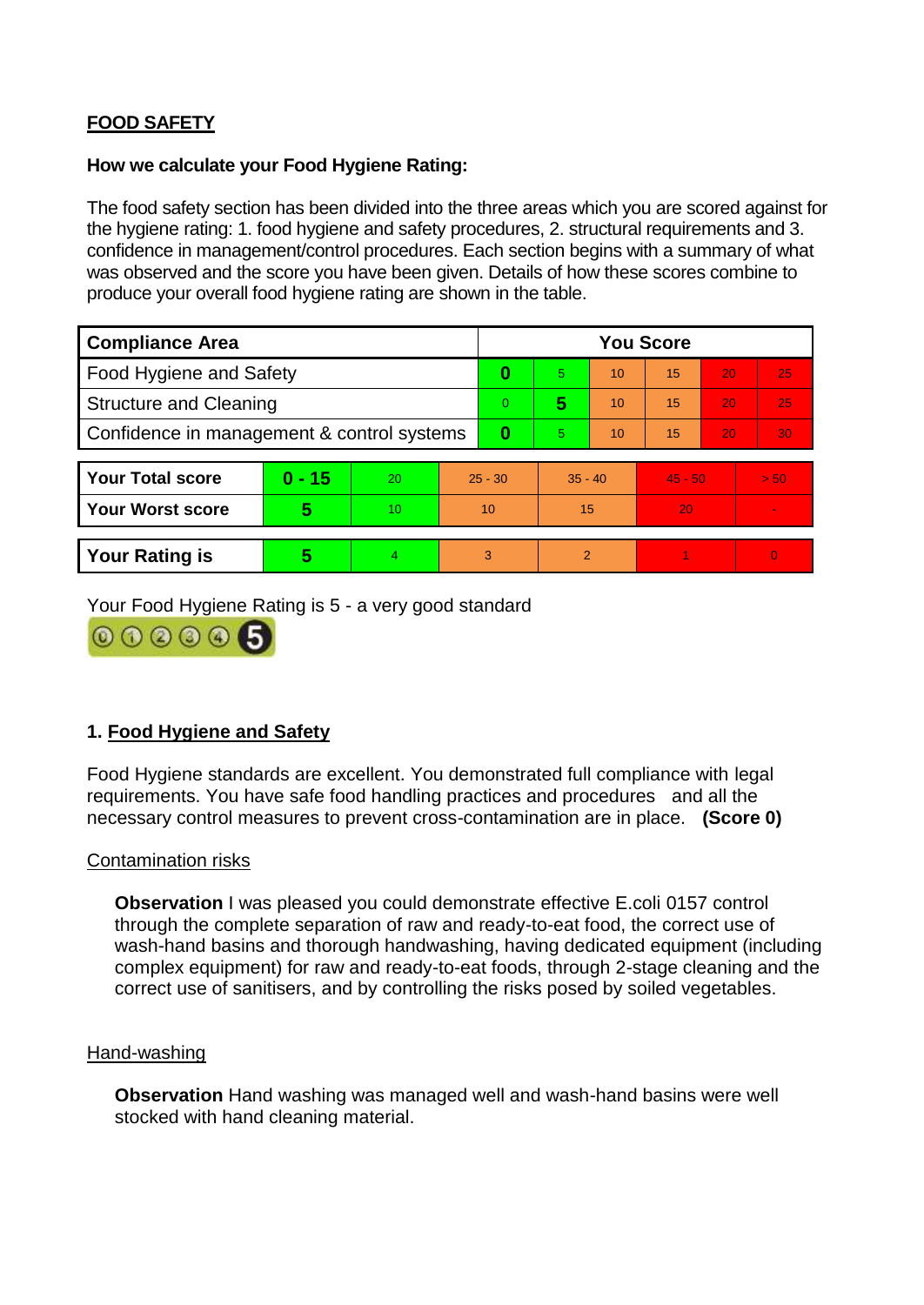### Personal Hygiene

**Observation** I was pleased to see that standards of personal hygiene were high.

## Temperature Control

**Observation** I was pleased to see you were able to limit bacterial growth and/or survival by applying appropriate temperature controls at points critical to food safety and that you were diligently monitoring temperatures.

# **2. Structure and Cleaning**

The structure facilities and standard of cleaning and maintenance are all of a good standard and only minor repairs and/or improvements are required. Pest control and waste disposal provisions are adequate. The minor contraventions require your attention. **(Score 5)**

## Cleaning of Structure

**Observation** The kitchen had been well maintained and the standard of cleaning was exceptionally high.

### Cleaning of Equipment and Food Contact Surfaces

**Contravention** The following surfaces and equipment in contact with food were dirty and/or could not be cleaned and require cleaning or discarding:

- door to the freezer in the sandwich preparation room
- seals to the 3 door fridge in the deli section
- area behind the nozzles to the coffee machine

# **Maintenance**

**Contravention** The following items had not been suitably maintained and must be repaired or replaced:

 bare wood to the shelves to the storeroom. You need to seal/treat/paint the wood to leave a smooth impervious surface that can be easily cleaned

# **3. Confidence in Management**